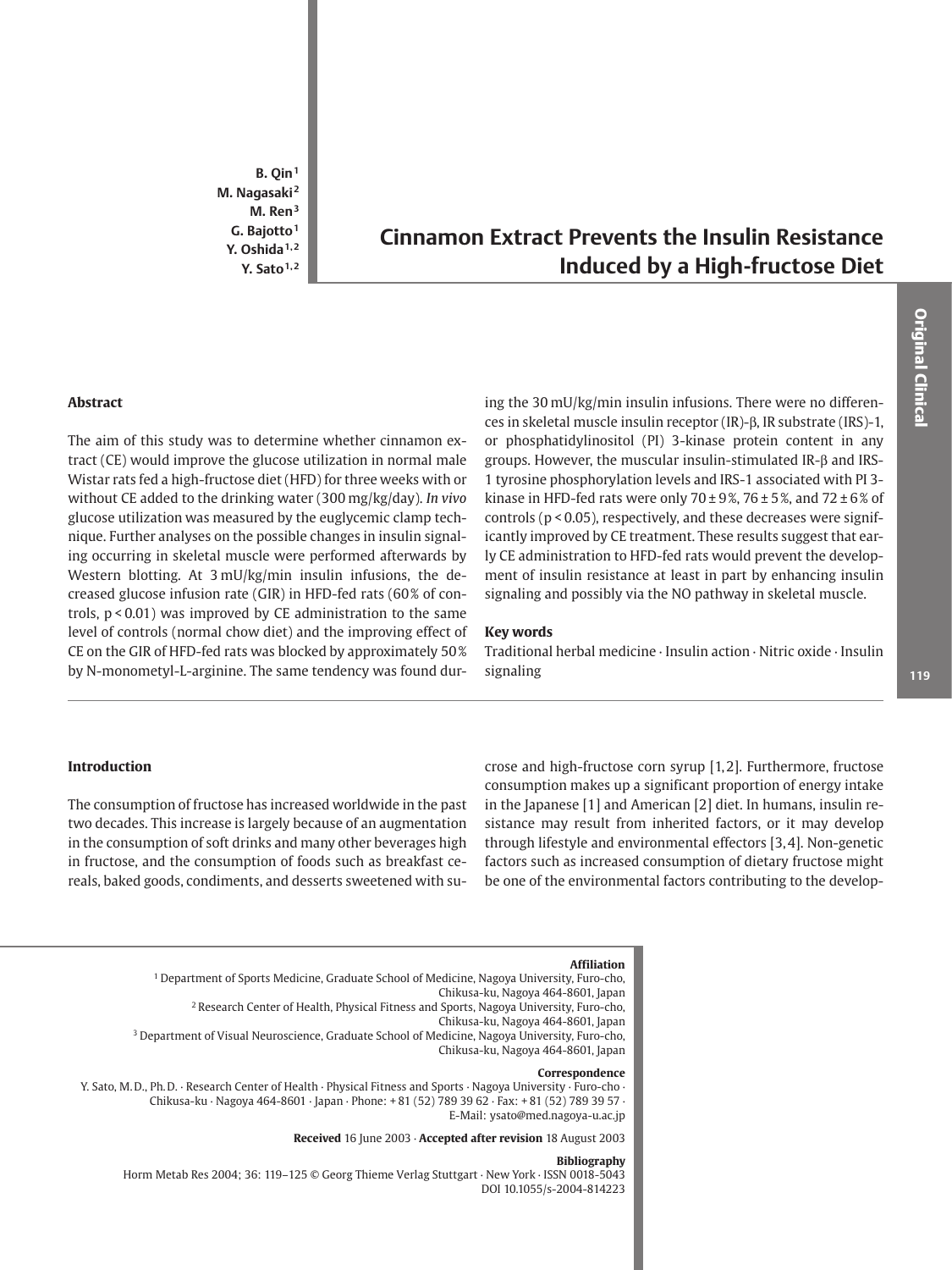ment of obesity and the accompanying abnormalities in insulinresistance syndrome [2]. Several clinical reports have shown that a seven-day high-fructose feeding period was accompanied by a reduction in insulin binding and insulin sensitivity [5], and that diets containing 15% of energy from fructose gave rise to detrimental changes in the glucose metabolism in both normal and hyperinsulinemic males [6]. Animal studies have also suggested that a high-fructose diet (HFD) induces insulin resistance in both skeletal muscle and liver [7 – 10], and also leads to hypertriglyceridemia [11,12] and hypertension [7]. Furthermore, decreased changes in the early steps of insulin signal transduction may play an important role in the insulin resistance induced by HFD feeding [8,9].

Cinnamon, also known as Cassia, Sweet Wood, and Gui Zhi, is an ancient herbal medicine mentioned in Chinese texts as long ago as 4,000 years [13]. It has a broad range of historical uses as a medicine [13], and is often used as a flavoring agent in different cultures. Several studies have reported that cinnamon has vasodilative, anti-thrombotic, anti-spastic, anti-ulcerous, and anti-allergic action [13]. In vitro studies have revealed that at least one of the effective components extracted from cinnamon - methylhydroxychalcone polymer (MHCP) - potentiates insulin action in isolated adipocytes [14 – 17]. Some of these studies have suggested that MHCP may be useful in the treatment of insulin resistance by increasing glucose utilization and improving the insulin receptor function in adipocytes [16,17]. Additionally, our previous study has shown that the oral treatment with CE would improve in vivo insulin-regulated glucose utilization in a dosedependent fashion in rats, at least in part by enhancing insulin signaling in skeletal muscle [18]. The mixtures of crude extracts found in Chinese medicine prescriptions containing cinnamon have been reported to improve insulin resistance induced by streptozotocin in rats [19,20]. These findings prompted us to study whether CE alone is capable of preventing the insulin resistance and other abnormalities induced by HFD in rats. Therefore, the present study was firstly undertaken to determine whether CE could prevent the development of insulin resistance induced by HFD feeding in normal rats. In vivo insulin action was measured using the euglycemic clamp technique in chronically catheterized, conscious animals.

Recent evidences suggest that endothelial nitric oxide (NO) production could be decreased in HFD-fed rats [21,22], and that chronic fructose feeding seems to induce the development of an impaired response to insulin dependent on nitric oxide [23]. In addition, continuous infusion of sodium nitroprusside (SNP, an NO donor) could improve the insulin resistance induced by HFD [24]. Based on our preliminary results and on the above-mentioned findings, our second objective was to investigate whether the expected effect produced by CE treatment on the insulin action of HFD-fed rats was mediated by the NO pathway. Additionally, we further studied the effect of CE on the insulin-signaling pathway in skeletal muscle, the main site of post-absorptive glucose disposal and a major insulin target [25,26].

## **Materials and Methods**

#### **Animals and materials**

Male Wistar rats aged 6 weeks were purchased form CLEA (Japan). N<sup>G</sup>-monomethyl-L-arginine (L-NMMA), a nitric oxide synthase (NOS) inhibitor, was obtained from Calbiochem (USA). Anti-IR- $\beta$  (insulin receptor  $\beta$ -subunit), anti-IRS-1 (insulin receptor substrate-1), anti-PI 3-k (phosphatidylinositol 3-kinase), and anti-phosphotyrosine antibodies were purchased from Santa Cruz Biotechnology (USA). All other reagents were of biochemical grade. The cinnamon extract (stored at  $4^{\circ}$ C) was kindly provided by Tsumura Co. (Tokyo, Japan).

#### **Experimental protocols**

All experimental procedures complied with the Nagoya University Guide for the Care and Use of Laboratory Animals. Rats weighing between 145 and 160 g were used for the study. The animals were housed in individual cages in a room with controlled temperature (23  $\pm$  1 °C) and light (12-hour light/dark cycle; lighting between 8:00 a.m. and 8:00 p.m.) and had free access to a standard diet and water. After a one-week acclimation period, the rats were divided into two batches, and were fed one of the following diets for 3 weeks: normal chow diet ( $n = 6$ ; MF; Oriental Yeast, Chiba, Japan), and high-fructose diet (n = 18; HFD; AIN-93M, Oriental Yeast, Chiba, Japan). Twelve HFD-fed rats received drinking water with added CE (300 mg/kg/day). The CE dosage complied with the findings of our preliminary study [18]. The control diet was standard chow containing 59% carbohydrate, 29% protein, and 12% fat (in % calories). The fructose content provided 60% of the total calories in the high-fructose diet, which also contained 28% of the total calories from protein, and 12% from fat.

#### **Surgery procedures**

At the end of the second week, all rats were submitted to the surgery procedures. The animals were anesthetized with an intraperitoneal injection of 50 mg/kg BW sodium pentobarbital. After that, a middle ventral incision was made in the neck, and the right jugular vein and left carotid artery were cannulated with Silascon SH tubing. The catheters were tunneled subcutaneously to the dorsal region of the neck and flushed with 300 µl of saline containing heparin (40 U/ml) and 500 µl of sodium penicillin G (10,000 U/ml). The catheters were then filled with a viscous solution of 50% polyvinylpyrrolidone (PVP) and capped with a piece of polyethylene tubing melted and sealed at one end. After surgery, the rats were kept in the same preoperative conditions. Normal food intake was recovered 3-4 days after surgery.

### **Euglycemic clamp procedures**

One week after surgery, each rat was submitted to a two-step hyperinsulinemic euglycemic clamp procedure [24] performed after a 16 h overnight fast to assess whole-body insulin action. The rat was placed in a restraining cage, and extension tubing was attached to the jugular catheter by an adapter for the continuous infusion of insulin and glucose. The carotid catheter was used for blood sampling. A primed infusion was delivered at a rate of 3 mU/kg/min (low-dose) for 90 minutes and then at an increased rate of 30 mU/kg/min (maximal stimulation, high-dose) for an additional 90-minute period. Based on the blood glucose concentration measured every 10 minutes, the glycemia was kept constant at the basal level with a variable infusion of a 20%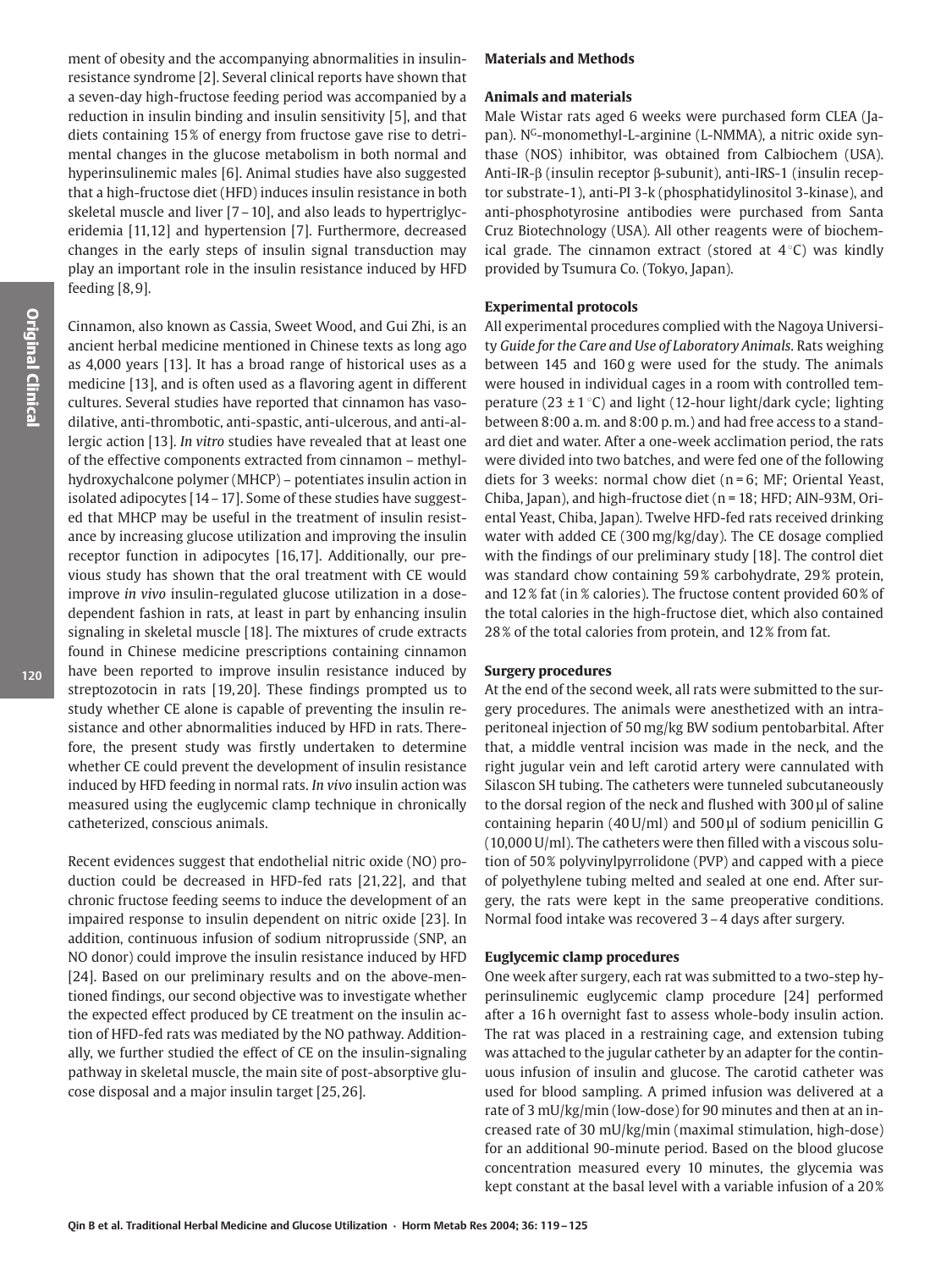$(w/v)$  glucose solution. The glucose infusion rate (GIR, ml/kg/ min) was calculated every 10 minutes during the clamp study. The means of GIR values from 60 to 90 min and from 150 to 180 min for the two-step sequential euglycemic clamp procedure were regarded as an index of whole body insulin activity since a plateau in the GIR was achieved during these periods of time. During the clamp period, L-NMMA was infused with a microinjection pump (Terumo, Japan) in one half of the CE treated HFD-fed rats ( $n = 6$ ), and the remaining animals were given saline only, according to the same protocol described above. The dosage for an intravenous administration of L-NMMA was 1 mg/ kg/min, which we expected to be enough to effectively inhibit NOS [27]. Additional blood samples were collected in heparinized tubes at 20 min before the starting of the clamp study (basal). 90 min. and 180 min for the determination of plasma insulin and basal free fatty acids (FFA) concentrations. At the end of the experiment, skeletal muscle was excised and immediately frozen at liquid nitrogen temperature, and stored at  $-80^{\circ}$ C until analy- $\overline{\text{cis}}$ 

#### **Blood assays**

The blood glucose concentration was determined using a glucose analyzer (model 2300; Yellow Springs Instrument, OH). Plasma insulin was assayed with a radioimmunoassay kit (Phadesepa Insulin RIA, Pharmacia AB, Sweden). Plasma FFA was determined with a commercial kit (Wako pure Chemical Industries, Osaka, Japan).

#### **Preparation of tissue extracts**

Muscle biopsies were homogenized in ice-cold homogenizing buffer (20 mM Tris-Cl, pH 7.6, 150 mM NaCl, 1% Nonidet P-40, 10 mM NaF, 10 mM Na<sub>3</sub>VO<sub>4</sub>, 10 mM EDTA, 1 mM PMSF, 1 μg/ml Leupeptin, and 1 µg/ml Aprotinin) using a Polytron homogenizer as described elsewhere [28]. The homogenates were kept on ice for 1 h and then centrifuged at 38,000 rpm at  $4^{\circ}$ C for 1 h using a Hitachi RP55 rotor (Hitachi, Tokyo, Japan). The protein concentration of the supernatants was determined using a commercial kit (Bio-Rad, Richmond, CA). Supernatants were stored at  $-80^{\circ}$ C until analysis.

# IR- $\beta$ , IRS-1 and PI 3-k protein content analysis

For the assays of the protein amounts of the IR- $\beta$ , IRS-1, and PI 3k, an aliquot (40 µg) of the supernatant was resuspended in treatment buffer containing  $\beta$ -mercaptoethanol and boiled for 5 min. The supernatant proteins were size-fractionated by SDS-PAGE (6% or 10% acrylamide gels). After electroblotting, the PVDF membranes were incubated overnight with anti-IR-B, anti-IRS-1, and anti-PI 3-k antibodies each at  $4^{\circ}$ C. The membranes were then incubated with Goat Anti-Rabbit IgG (1:2,000) in Tris-buffer (pH 7.4) containing 3% BSA for 1 h at room temperature. After washing, blotted proteins were visualized using a Western blotting detection system (ECL Plus, Amersham). Quantification of the band intensity was performed using the public domain NIH image software.

# Determination of IR- $\beta$  and IRS-1 tyrosine phosphorylation and IRS-1 associated with PI 3-k

The supernatants containing equal amounts of protein (1 mg/ml) each tube) were incubated overnight with anti-IR- $\beta$  (5 mg/ml) or anti-IRS-1 (5 mg/ml) at 4 °C, and then with 20  $\mu$ l of protein A agarose beads at  $4^{\circ}$ C for 4 h. The immunoprecipitated complexes were washed as described previously [29]. Samples were resuspended in treatment buffer containing B-mercaptoethanol and boiled for 5 min. Phosphorylated proteins were separated by SDS-PAGE as above. After electroblotting, the PVDF membranes were incubated with phosphotyrosine antibody or PI 3-k antibody. Bound antibodies were visualized and quantified by the same method described above.

#### **Statistical analysis**

All data are expressed as means ± S.E. Changes within each group over time were assessed by the two-way ANOVA, and a comparison of all groups was performed by the one-way ANOVA. When a significant difference was found ( $p < 0.05$ ), the results were further compared with the Fisher's PLSD test. The StatView 5.0 software (SAS Institute Inc., Cary, NC) was used for the statistical analysis.

# **Results**

# Food intake, body weight, plasma FFA, blood glucose, and plasma insulin levels

The food intake, body weight, plasma FFA, blood glucose, and plasma insulin levels before, during and immediately after the euglycemic clamp are shown in Table 1. Daily food consumption and body weights of all rats were comparable throughout the experimental period. After surgery for catheter placement, food consumption and body weight transiently decreased in all rats, but returned to normal levels after 3-4 days. CE treatment for three weeks did not affect the higher levels of basal plasma FFA in the HFD-fed rats compared with controls. The fasting blood glucose (FBG) concentrations and steady state plasma insulin concentrations during the low-dose and the high-dose insulin clamp procedures were not significantly different among all groups. In summary, 3-week CE administration did not affect plasma insulin, FBG, and plasma FFA levels in HFD-fed rats.

Table 1 Diet intake, body weight, plasma FFA, and the concentrations of blood glucose and plasma insulin before and during euglycemic clamp procedures at 3.0 and 30.0 mU/kg/ min insulin infusions

|                     | Control<br>(Chow-fed) | HFD<br>(High-fructose-fed) | СE            | CE + L-NMMA     |
|---------------------|-----------------------|----------------------------|---------------|-----------------|
|                     |                       |                            |               |                 |
| Diet intake (g/day) | $17 + 3$              | $16 + 3$                   | $15 + 2$      | $15 + 2$        |
| Body wt (q)         | $271 + 3$             | $275 + 4$                  | $272 + 5$     | $276 + 7$       |
| Basal FFA (umol/l)  | $640 + 40$            | $1100 \pm 30*$             | $1260 + 13*$  | $1090 \pm 40^*$ |
| Glucose (mmol/l)    |                       |                            |               |                 |
| Basal               | $4.1 \pm 0.1$         | $4.0 + 0.2$                | $3.9 + 0.2$   | $4.2 + 0.2$     |
| Low-dose            | $4.1 \pm 0.2$         | $4.0 + 0.2$                | $4.1 \pm 0.1$ | $4.2 + 0.3$     |
| High-dose           | $4.0 + 0.2$           | $4.1 \pm 0.1$              | $4.0 + 0.1$   | $4.0 + 0.2$     |
| Insulin (pmol/l)    |                       |                            |               |                 |
| Basal               | $55 + 2$              | $60 + 4$                   | $58 + 5$      | $61 + 4$        |
| Low-dose            | $211 + 21$            | $224 + 14$                 | $220 + 15$    | $230 + 20$      |
| High-dose           | $4060 + 105$          | $4270 \pm 140$             | $4138 + 125$  | $4310 + 163$    |

Values are mean  $\pm$  S.E. \* Different from controls (p < 0.001).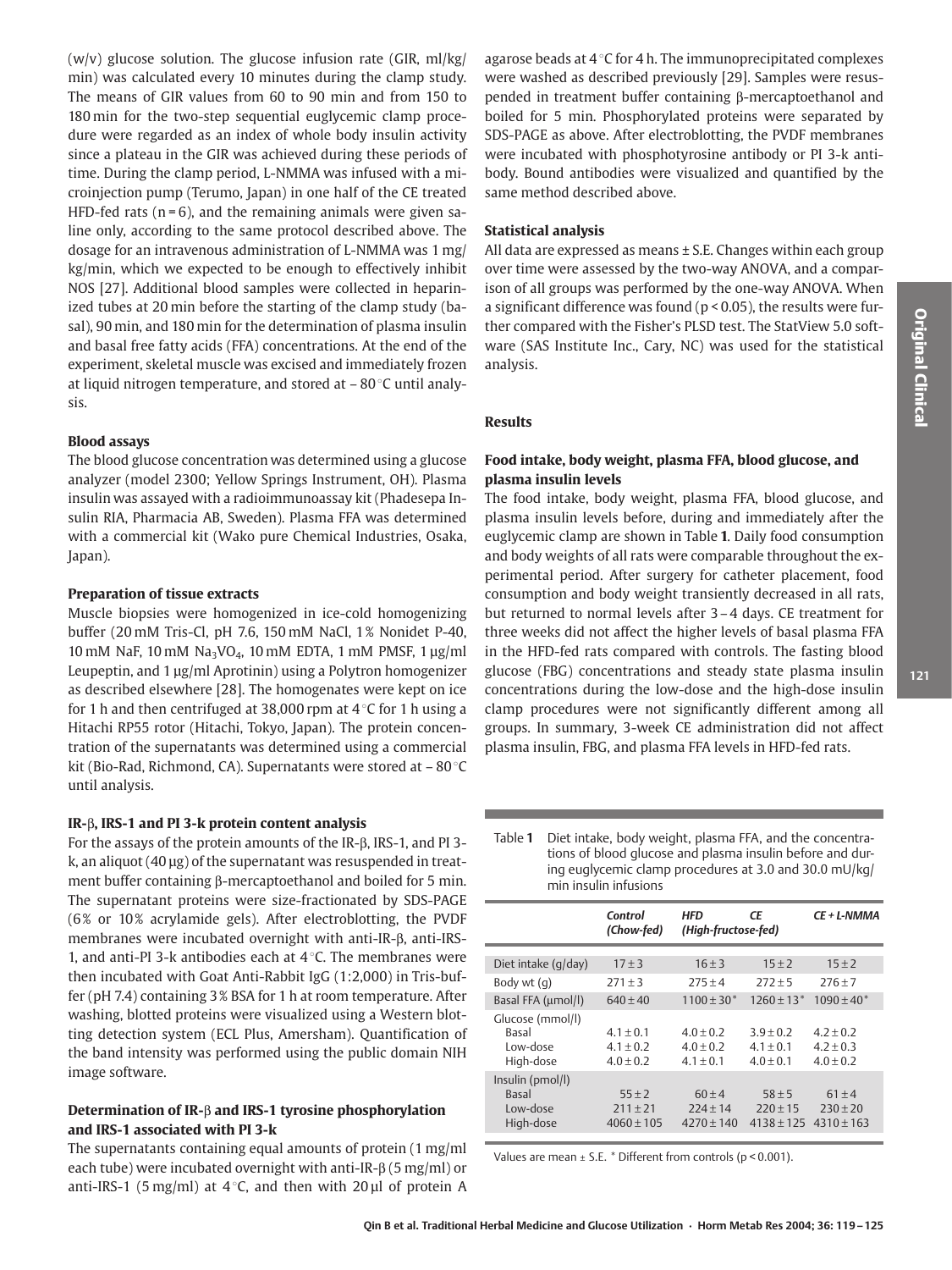#### Effect of CE administration on the in vivo GIR

Glucose utilization was measured using the euglycemic clamp technique. A plateau GIR was achieved during the last 30 min of the low- and high-dose clamp and the average GIR was calculated (Fig. 1). At the low-dose clamp, HFD feeding induced a marked decrease in GIR compared with the controls  $(5.2 \pm 0.3 \text{ vs.})$  $10.2 \pm 0.4$  ml/kg/min, p < 0.001). CE treatment produced a significant increase in GIR  $(9.4 \pm 0.6 \text{ ml/kg/min})$ , which reached similar levels as controls. However, the increased GIR in CE-treated HFDfed rats was approximately 50% blocked by L-NMMA infusion. The same tendency was found during the high-dose clamp, namely high-fructose feeding also reduced GIR compared with the controls  $(34.3 \pm 0.9 \text{ vs. } 41.5 \pm 1.2 \text{ ml/kg/min}, p < 0.05)$  and CE treatment improved it  $(39.5 \pm 1.0 \text{ ml/kg/min}, p < 0.05)$ . Improved GIR by CE treatment was just about disappeared by L-NMMA infusion.



High-dose clamp

Fig. 1 3-week CE administration effect: GIRs during the euglycemic clamp procedure in chow fed and fructose fed, fructose fed + CE and fructose fed + CE + L-NMMA groups ( $n = 6$ , respectively) at the lowdose and high-dose insulin infusion. Data are expressed as the means  $\pm$  S.E. \*p < 0.05 and \*\* p < 0.01 vs. controls and CE treated group.

Low-dose clamp

# Effect of CE administration on IR- $\beta$ , IRS-1, and PI 3-k protein contents

The total protein contents of skeletal muscle IR-B, IRS-1, and PI 3k were not significantly different between HFD-fed rats and controls and were not affected by CE administration (Fig. 2A. Fig. 3A. and Fig. 4A, respectively).

Effect of CE administration on the tyrosine-phosphorylation levels of IR- $\beta$  and IRS-1, and the IRS-1 association with PI 3-k The tyrosine phosphorylation level of IR-B was determined by immunoblotting the phosphotyrosine antibody immunoprecipitates with the IR- $\beta$  antibody. The tyrosine phosphorylation levels of IR- $\beta$  in skeletal muscle of HFD-fed rats were significantly de-



Fig. 2 Effect of 3-week administration of CE on IR-B protein content (A) and tyrosine phosphorylaton (B) in rat qastrocnemius muscle. Data are expressed as the means  $\pm$  S.E. for 5 rats, respectively. \*p < 0.05 vs. controls and CE treated group. Immunoprecipitation: IP; Immunoblotting: IB; Phosphotyrosine: PT.



Fig. 3 Effect of 3-week administration of CE on IRS-1 protein content (A) and tyrosine phosphorylation (B) in rat qastrocnemius muscle. Data are expressed as the means  $\pm$  S.E. for 5 rats, respectively.  $*$  p < 0.05 vs. controls and CE treated group. Immunoprecipitation: IP; Immunoblotting: IB; Phosphotyrosine: PT.

creased when compared to the controls  $(70\pm9\%$  of control,  $p$  < 0.05). In CE-treated HFD-fed rats, the levels of IR- $\beta$  tyrosine phosphorylation were not different from those of controls (Fig. 2B). The same tendency was found for the decreased IRS-1 tyrosine phosphorylation in HFD-fed rats  $(76 \pm 5\%$  of controls, p < 0.05), which was also improved to the same level of the controls by CE treatment (Fig. 3B). The IRS-1/PI 3-k association level was determined by immunoblotting the PI 3-k antibody immunoprecipitates with the IRS-1 antibody. The association of PI 3-k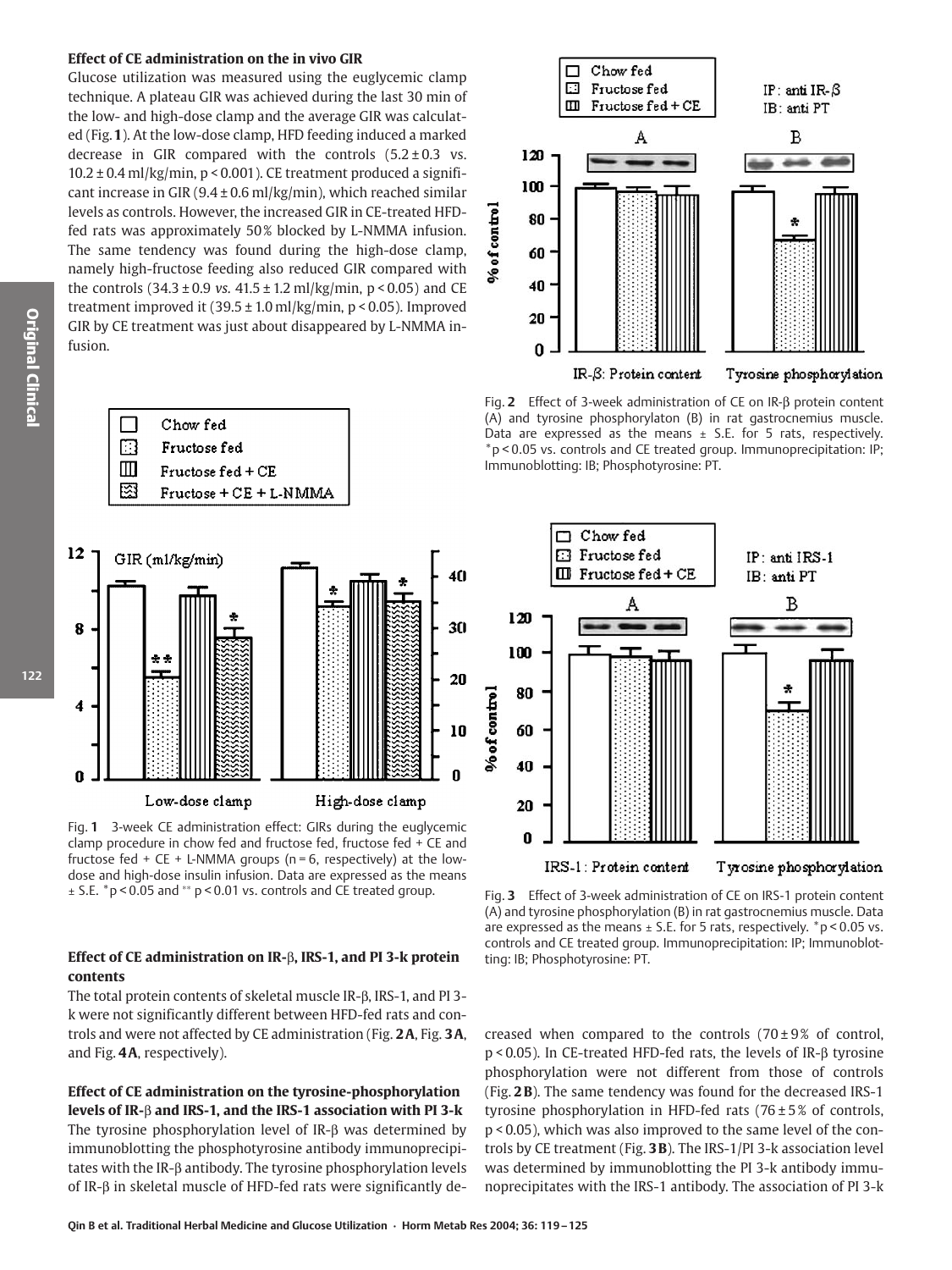

Fig. 4 Effect of 3-week administration of CE on PI 3-k protein content (A) and the association of PI 3-k with IRS-1 (B) in rat gastrocnemius muscle. Data are expressed as the means  $\pm$  S.E. for 5 rats, respectively. \*p < 0.05 vs. controls and CE treated group. Immunoprecipitation: IP; Immunoblotting: IB.

with IRS-1 was also reduced in HFD-fed rats ( $72 \pm 6\%$  of controls,  $p$  < 0.05), and the impaired association was ameliorated by CE treatment (Fig. 4B). These results indicated that CE administration was correspondingly effective in correcting decreased tyrosine phosphorylation in the skeletal muscle of HFD-fed rats. In addition, the tyrosine-phosphorylation of IR- $\beta$ , IRS-1, and the IRS-1/PI 3-k association was also compared between the CEtreated group and the CE plus L-NMMA-treated group, and no difference was detected (data not shown).

#### **Discussion**

In vitro studies have suggested that CE treatment enhances glucose uptake  $[14-17]$  and improves the insulin receptor kinase activity and its autophosphorylation level [17] in adipocytes. The present study was undertaken to assess the preventive effect of CE administration on the glucose utilization in the HFD-fed rats using the euglycemic clamp technique. The GIR at low-dose insulin infusion primarily reflects insulin sensitivity in peripheral tissue, and these changes are thought to be caused mainly by changes in the insulin receptor binding. High-dose insulin infusion leads to a maximal insulin action and responsiveness, predominantly indicating the capacity of post-receptor binding mechanisms [4,30]. The results of the euglycemic clamp study suggested that firstly, the traditional herb cinnamon extract administration may improve the decreased insulin sensitivity and insulin responsiveness induced by environmental factors (that is, HFD feeding) and, secondly, the CE preventive effect is probably mediated by the NO pathway.

Studies indicated that NO can contribute to the insulin-mediated muscle glucose uptake independent of the blood flow in muscle [31], and glucose uptake in peripheral tissues in vivo is NO-dependent [32]. Exogenously administered NO, which is generated from NO donors such as SNP, stimulates glucose transport in isolated skeletal muscle [33] by increasing GLUT4 levels at the cell surface [34]. Furthermore, SNP administration resulted in significantly increased in vivo glucose utilization in HFD-fed rats [24]. In addition, recent evidences suggest that endothelial NO production could be decreased in HFD-fed rats [21,22], and chronic fructose feeding seems to develop an impaired response to insulin, dependent on NO [23]. On the other hand, administration of L-NMMA results in the development of marked insulin resistance [35] and hyperglycemia [36], suggesting an important role for NO in the skeletal muscle glucose metabolism. In this study, an intravenous administration of L-NMMA to CE-treated HFD-fed rats showed to significantly decrease the previously improved GIR (Fig.1). In addition, the same dose of L-NMMA infused in healthy controls did not significantly affect GIR in agreement with previous reports that used similar experimental conditions [19,37]. These results suggested that a consequent increase in NO production after CE administration might be an important factor to the effect of CE on improving insulin resistance on HFD-fed rats. Thus, we speculate that CE and SNP probably improve insulin action in HFD-fed rats by the same metabolic pathway, by increasing NO production; further research on this NO-mediated mechanism is needed.

Insulin resistance induced by HFD feeding results from the impairment of the insulin action on the peripheral glucose uptake along with an impairment in the suppressing effect on hepatic glucose production (HGP)  $[7-10]$ . In the present study, high physiological insulin levels of about 210 pmol/l achieved during the low-dose clamp reflects insulin sensitivity in peripheral tissues (such as skeletal muscle) and liver in the postprandial state. These levels of insulin are enough to inhibit the HGP in normal rats [38] but not in insulin-resistant rats fed on a high-fructose diet [10]. Therefore, we speculated that an inhibitory effect of CE on HGP in HFD rats cannot be ruled out. The high-dose insulin infusion resulted in the pharmacological insulin range, which sufficiently suppresses HGP [38], therefore we are able to conclude that the impaired insulin responsiveness in peripheral tissues of HFD-fed rats may be improved by CE administration.

Although the mechanisms on the relationship between insulin signaling and NO are still not exactly known, some evidence suggest that IRS-1 plays a necessary role in coupling signaling from the insulin receptor to PI 3-k and the subsequent activation of the endothelial NOS (eNOS) [39]. PI 3-k was reported to play a significant role in the insulin-signaling pathway related to NO production [40]. Additionally, studies have provided direct evidence for a complete biochemical pathway involving the IR- $\beta$ , IRS-1, PI 3-k, and eNOS that may account for important physiological actions of insulin in stimulating the production of NO [39-43]. Moreover, in a previous study carried out in vitro, Wortmannin, a potent PI 3-k inhibitor, decreased the biological response to insulin and bioactive compounds from cinnamon similarly, indicating that cinnamon is affecting elements on the upstream of PI 3-k [16]. Based on these reports, the impaired glucose disposal during the euglycemic clamp is mainly due to the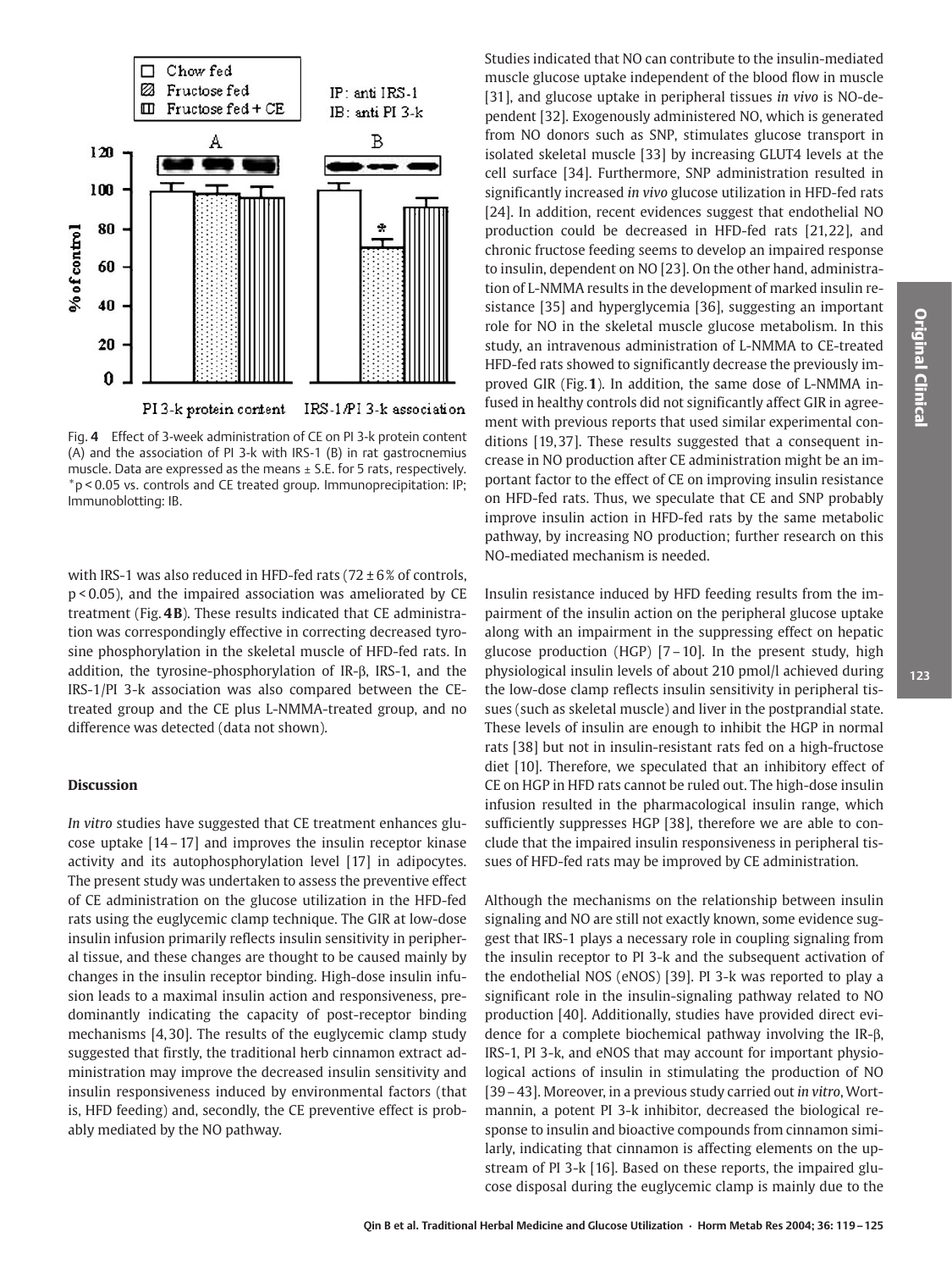reduced glucose uptake in the skeletal muscle of type 2 diabetic subjects [26, 44, 45]. Therefore, we further clarified the effects of CE on the molecular mechanisms of the *in vivo* insulin signaling in skeletal muscle obtained from the experimental rats.

Several defects in insulin signaling have been reported in type 2 diabetes, including a modest reduction in the insulin receptor phosphorylation and tyrosine kinase activity [46], a decrease in insulin-stimulated IRS-1 tyrosine phosphorylation [47,48], and reduced PI 3-k activity [47-49]. However, the IRS-1 protein expression appears to be unchanged in these studies [47 – 49]. Our data showed that HFD feeding does not affect the IRS-1 protein amount (Fig. 4A) in good agreement with the results reported by Ueno et al. [8] and Bezerra et al. [9]. However, the significantly decreased tyrosine phosphorylation level of IRS-1 in the HFD-fed rats agreed with previous studies [8,9], and this decrease was significantly improved by CE administration (Fig. 3B). Additionally, the same trend was found in the IR- $\beta$ , reflecting the metabolic upstream effects of IRS-1 (Fig. 2B). The activation of PI 3-kinase is required for insulin to stimulate glucose transport [50,51]. Although we have not directly assessed the PI 3-k activation level, it was previously described that there is an increase in insulin-stimulated IRS-1 tyrosine phosphorylation and IRS-1associated PI 3-k activity in parallel with an increase in IRS-1/PI 3-k association in skeletal muscle of streptozotocin-diabetes [52]. To be precise, PI 3-k activation closely correlates with IRS-1 phosphorylation [52]. Our results revealed that CE administration increases IRS-1 tyrosine phosphorylation levels and the IRS- $1$ /PI 3-kinase association (Fig. 4B); therefore, these changes are thought to result in improved PI 3-k activation.

The present study demonstrated for the first time that firstly, cinnamon extract administration prevents insulin resistance in HFD-fed rats, and secondly, cinnamon extract improves insulinstimulated decreased tyrosine phosphorylation of IR-B and IRS-1 while increasing the association between IRS-1 and PI 3-k in HFD-fed rats compared to non-treated HFD-fed animals, and these effects might be related to improved NO production. Thus, modulation of the early steps of insulin signaling in the skeletal muscle of CE treated HFD-fed rats for 3-wk may play a central role in improving glucose metabolism in vivo.

In conclusion, the current study suggests that early CE administration would prevent the development of insulin resistance in HFD-fed rats due at least in part to enhancement in decreased insulin signaling. Overall, based on our results and others reports  $[14 - 17, 19, 20]$ , CE may be a useful food additive agent or a component herb of synthetic traditional Chinese medicine prescription for preventing insulin resistance induced by everyday life. However, further investigation on the molecular details about the effect of CE from natural sources on the insulin resistance induced by HFD and type 2 diabetes mellitus is needed.

#### **Acknowledgements**

This work was supported in part by Grants of the Kampo Science Foundation of Japan (2002) and Kampo Medicine Institute of Japan (2001) and the grants of Research from Projects on Aging and Health from and the Ministry of Health. Welfare and Labor of Japan (H13-009).

We thank Dr. Xiaochen Hu for her technical assistance and Prof. Yoshiharu Shimomura for his thoughtful review of the manuscript.

#### **References**

- <sup>1</sup> Annual Change of Intake of Foods by Food Groups. The present condition of national nutrition (Japan) 2000: 134-137
- <sup>2</sup> Elliott SS, Keim NL, Stern JS, Teff K, Havel PJ. Fructose, weight gain, and the insulin resistance syndrome. Am J Clin Nutr 2002; 76: 911 - 922
- <sup>3</sup> Hamman RF. Genetic and environmental determinants of non-insulindependent diabetes mellitus (NIDDM). Diabetes Metab Rev 1992; 8:  $287 - 338$
- <sup>4</sup> Kahn CR. Insulin resistance, insulin insensitivity, and insulin unresponsiveness: a necessary distinction. Metabolism 1978; 27: 1893 -1902
- <sup>5</sup> Beck-Nielsen H, Pedersen O, Lindskov HO. Impaired cellular insulin binding and insulin sensitivity induced by high-fructose feeding in normal subjects. Am J Clin Nutr 1980; 33: 273-278
- <sup>6</sup> Hallfrisch J et al. Effects of dietary fructose on plasma glucose and hormone responses in normal and hyperinsulinemic men. J Nutr 1983; 113: 1819 - 1826
- <sup>7</sup> Hwang IS, Ho H, Hoffman BB, Reaven GM. Fructose-induced insulin resistance and hypertension in rats. Hypertension 1987; 10: 512 - 516
- <sup>8</sup> Ueno M et al. A high-fructose diet induces changes in pp185 phosphorylation in muscle and liver of rats. Braz J Med Biol Res 2000; 33:  $1421 - 1427$
- <sup>9</sup> Bezerra RM et al. A high fructose diet affects the early steps of insulin action in muscle and liver of rats. J Nutr 2000; 130: 1531 - 1535
- <sup>10</sup> Lee MK et al. Metabolic effects of troglitazone on fructose-induced insulin resistance in the rat. Diabetes 1994; 43: 1435 - 1439
- <sup>11</sup> Nikkila EA, Ojala K. Induction of hyperglyceridemia by fructose in the rat. Life Sci 1965; 4: 937-943
- <sup>12</sup> Thorburn AW, Storlien LH, Jenkins AB, Khouri S, Kraegen EW. Fructoseinduced in vivo insulin resistance and elevated plasma triglyceride levels in rats. Am J Clin Nutr 1989; 49: 1155 - 1163
- <sup>13</sup> Toriizuka K. Basic lecture of Kampo medicine: Pharmacological effect of cinnamon. Kampo medicine 1998; 11: 431-436
- <sup>14</sup> Broadhurst CL, Polansky MM, Anderson RA. Insulin-like biological activity of culinary and medicinal plant aqueous extracts in vitro. J Agric Food Chem 2000; 48: 849-852
- <sup>15</sup> Khan A, Bryden NA, Polansky MM, Anderson RA. Insulin potentiating factor and chromium content of selected foods and spices. Biol Trace Elem Res 1990: 24: 183-188
- <sup>16</sup> Imparl-Radosevich J et al. Regulation of PTP-1 and insulin receptor kinase by fractions from cinnamon: implications for cinnamon regulation of insulin signalling. Horm Res 1998; 50: 177 - 182
- <sup>17</sup> Jarvill-Taylor KJ, Anderson RA, Graves DJ. A hydroxychalcone derived from cinnamon functions as a mimetic for insulin in 3T3-L1 adipocytes. J Am Coll Nutr 2001; 20: 327-336
- <sup>18</sup> Qin B et al. Cinnamon extract (Traditional herb) potentiates in vivo insulin-regulated glucose utilization via enhancing insulin signaling in rats. Diabetes Res Clin Pract 2003; 62: 139-148
- <sup>19</sup> Hu X et al. Effect of Gosha-jinki-gan (Chinese herbal medicine: Niu-Che-Sen-Qi-Wan) on insulin resistance in streptozotocin-induced diabetic rats. Diabetes Res Clin Pract 2003; 59: 103-111
- <sup>20</sup> Qin B et al. Effects of Keishi-ka-jutsubu-to (traditional herbal medicine: Gui-zhi-jia-shu-fu-tang), on in vivo insulin action in streptozotocin-induced diabetic rats. Life Sciences 2003; 73: 2687-2701
- <sup>21</sup> Kashiwagi A et al. Free radical production in endothelial cells as a pathogenetic factor for vascular dysfunction in the insulin resistance state. Diabetes Res Clin Pract 1999; 45: 199-203
- <sup>22</sup> Shinozaki K et al. Abnormal biopterin metabolism is a major cause of impaired endothelium-dependent relaxation through nitric oxide/ $O<sub>2</sub>$ imbalance in insulin-resistant rat aorta. Diabetes 1999; 48: 2437-2445